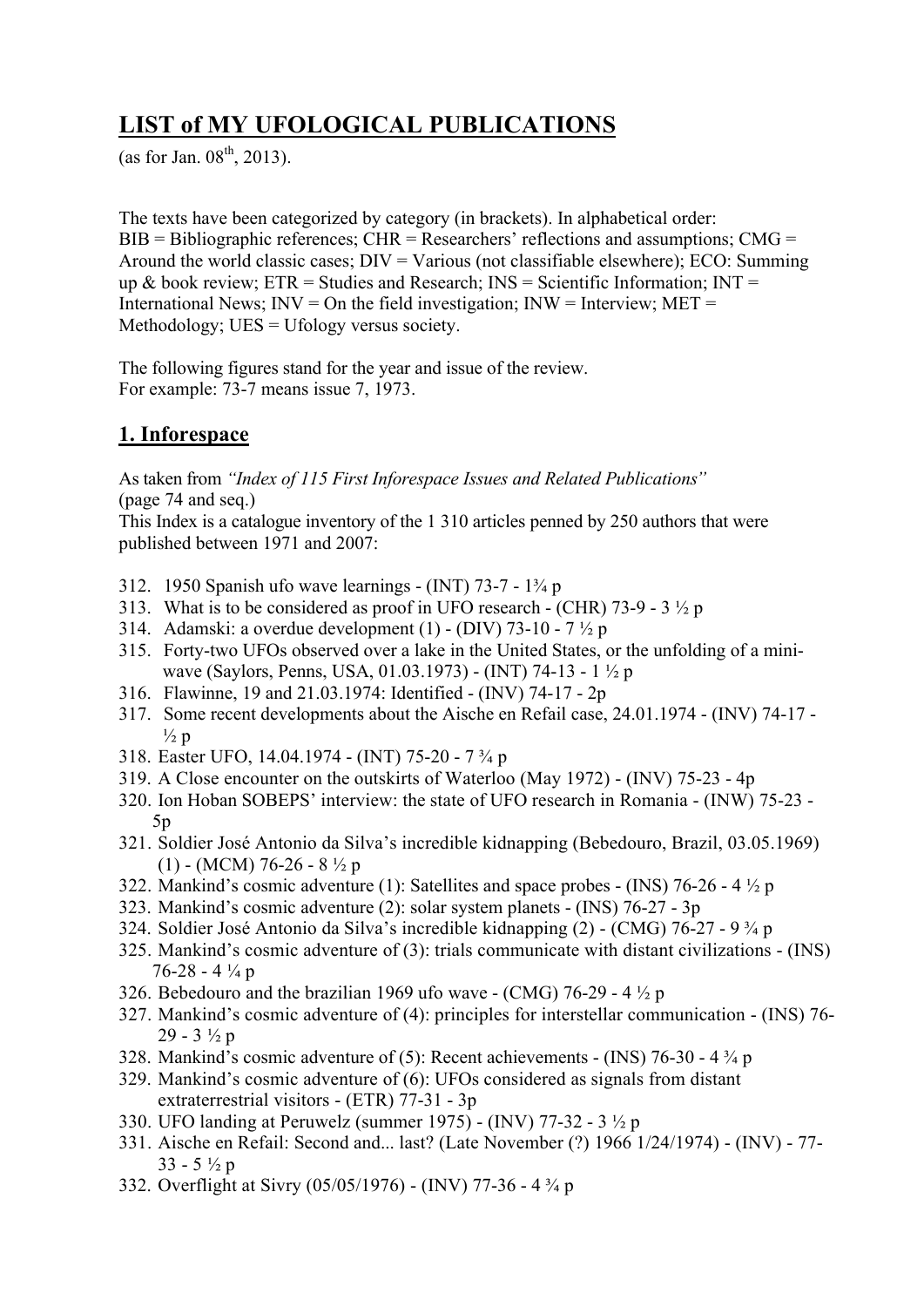- 333. Ball lightning or UFOs? (Perwez second half of April 1974; Vedrin, 03.06.1974) (INV) 78-37 - 4 ¼ p
- 334. Vilvoorde humanoid, five years after  $\sim$  (INV) 78-40 5  $\frac{1}{2}$  p
- 335. UFOs and CIA (1) (CHR) 78-41 7 ½ p
- 336. UFOs and CIA (2) (CHR) 78-42 2p
- 337. The Antonio Villas Boas case: symbolic aspects (5) (INT) 78-42 3p
- 338. Roundtable with Dr. Hynek (INW) 79-48 3 ½ p
- 339. Three girls' UFO (7/6/1981) (INV) 82-60 7p
- 340. How to investigate Ufo reports (MET) 91-81 5  $\frac{1}{2}$  p
- 341. Analysis of IR for the 89-91 period (1) (ETR) 92-84 11 ¼ p
- 342. Analysis of IR for the 89-91 period (2) (ETR) 92-85 20 ½ p
- 343. Farewell to A. Michel (UES) 93-86 3 ½ p
- 344. The irrational world and its inhabitants: analysis of a MA thesis (DIV) 93-87 7p
- 345. Christopher Campiglia's interview (1) (INW) 94-90 9 ½ p
- 346. Christopher Campiglia's interview (2) (INW) 95-91 11p
- 347. Book: "Supraterrestrials Contacts: lures and manipulation" by J. Sider (ECO) 95-91  $-4\frac{1}{2}p$
- 348. Belgian anomaly still flying (United States, period November 1994-March 1995) (INT) 95-92 - 3 ½ p
- 349. The "D Affair" (1) Introduction (CMG) 02-105 2p
- 350. The "D Affair" (1) A events and facts chronology (CMG)  $02-105 8\frac{1}{4}p$
- 351. The "D Affair" (2) Erratum to Part I (CMG) 03-106 1p
- 352. The "D Affair" (2) The 6 basics (CMG) 03-106 15 ½ p
- 353. Sequels of the Assas Affair (GCM) 03-107 11p
- 354. Perception boundaries (CHR) 04-108 4 ¼ p
- 355. Ufology, ecology and the Polish files (translation from English, with R. Lesniakiewicz) (INT) 04-109 - 12  $\frac{1}{2}$  p
- 356. A Journey Into Jules Verne's world: the 6th Nantes Utopiales (UES) 06-112 14p
- 357. (When) UFOs (enter) the arena (UES) 07-114/115 15 ¼ p
- 358. Index of all publications of SOBEPS (BIB) 07-114/115 1p

#### **In collaboration:**

#### **with Jean-Marie Bigorne (JMBE)**

- 359. Near landing in the Champ du Bois (Villers Sire Nicole, France, 05.07.1975) (INT) 77-36 -  $1\frac{1}{2}p$
- 360. Feignies (France), 16 or  $17^{th}$  March 1990 (INT) 94-90 8p

#### **with Dr.Sc. Michel Bougard (MBD)**

361. Three girls' UFO (7/6/1981): When the moon enters in (letters from M. Monnerie & J. Bonabot) - (INT) 82-61 - 4 ½ p

#### **with Claude Bourtembourg (CBG)**

362. Brazil is boiling: Rio de Janeiro, 06/26/1970; Itatiaia, 08/30/1970; Pirassununga , 02.12.1969) - (INT) 73-8 - 6  $\frac{1}{2}$  p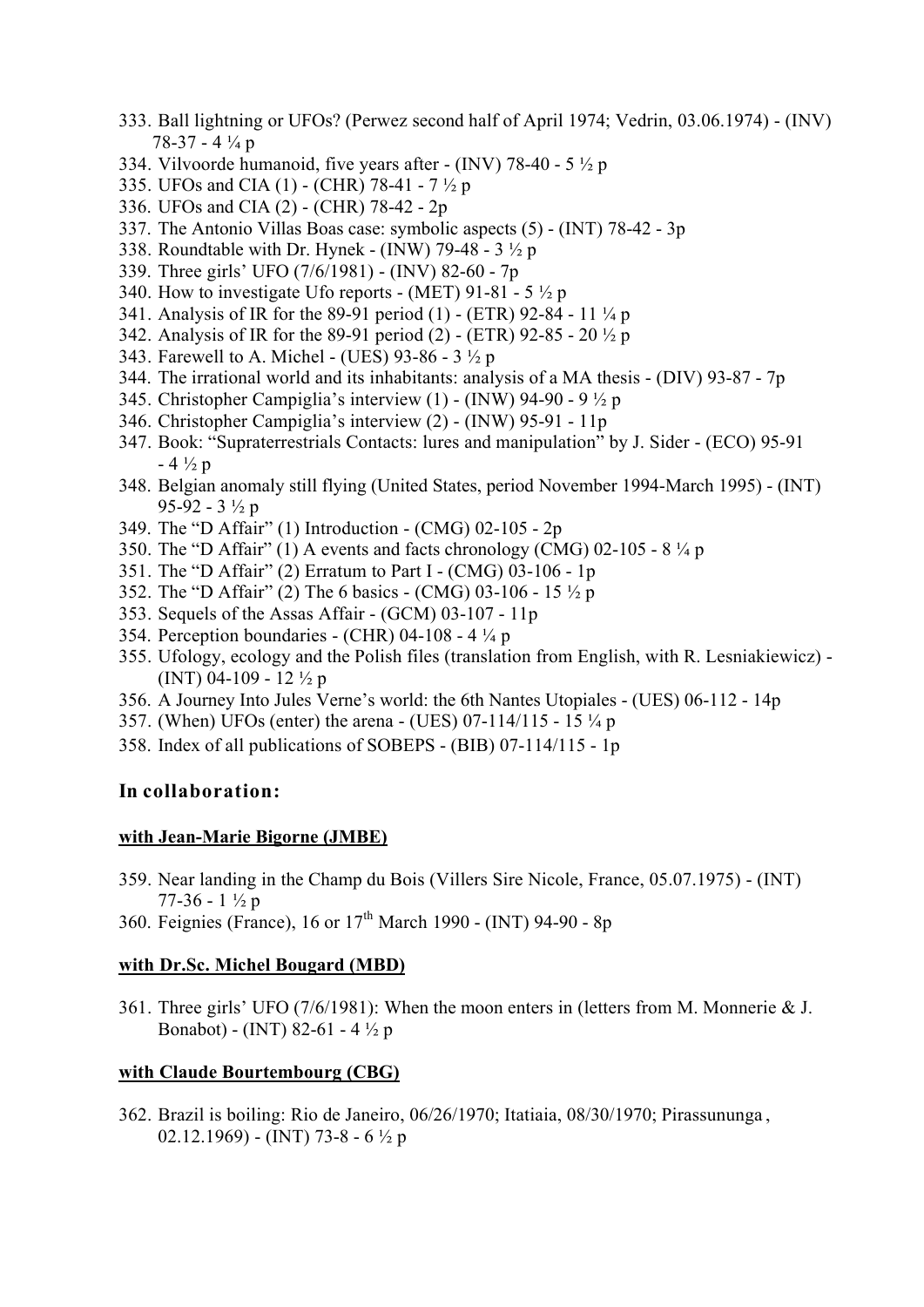#### **with Dr. Jacques Scornaux (JSX)**

363. Adamski: a overdue development (2) - (DIV) 73-11 - 6 ¼ p

## **with Jean-Luc Vertongen (JLVN)**

364. October 1972: Merry-go-round at Spa-Nivez6 - (INV) 73-11 - 7 ½ p 365. Aische en Refail landing (24/01/1974) - (INV) 74-16 - 3 ¼ p

### **Total: 54**

## **2. Other UFO publications**

## **2.1. LDLN Review**

1. Clarification on the possible meanings of the symbols of the Desert Center footprints, November 20, 1952 - (ETR) 88-287/288 - 6 ½ p

#### **In collaboration**

#### **with Dr.Sc. Jacques Valee (JVE)**

2. Proposal of a tiered model for paranormal phenomena (with EW Davis), Part 1 (translation)  $-$  (ETR) 07-385 - 6p

3. Proposal of a tiered model for paranormal phenomena (with EW Davis), Part 2 (translation)  $-$  (ETR) 07-386 - 4p

## **2.2. UfoMania Magazine**

4. The 1954 Belgian ufo wave: a critical stepping stone for European ufology - (BIB) 05-44 - 1p

- 5. The 2005 Nantes Utopiales, (UES) 06-46 3p
- 6. Interview: Franck Boitte (INW) 06-48 6p
- 7. The Valdes Case, Chile (INT) 07-53 5p
- 8. The Roswell Legacy: reading notes (MCM) 08-54 8½p
- 9. Belgium: 151 investigation reports close-up (ETR) 11-66 8p
- 10. Secret Service Report french Ufos (ETR) 11-66 5p
- 11. Belgian ufology: What future after the Petit Rechain fiasco ? (Part I) (ETR) 11-68 4p
- 12. Belgian ufology: What future after the Petit Rechain fiasco ? (Part II) (ETR) 11-68 8p
- 13. Petit Rechain: how the fiasco occurred  $-$  (IR) 12-70  $-$  4p
- 14. Valensole: a never ending story (CMG) 13-76 6p

In collaboration

#### **with Jean Sider (JSR)**

15. Two pre-arnoldiens French cases (INT) 09-58 - 1p